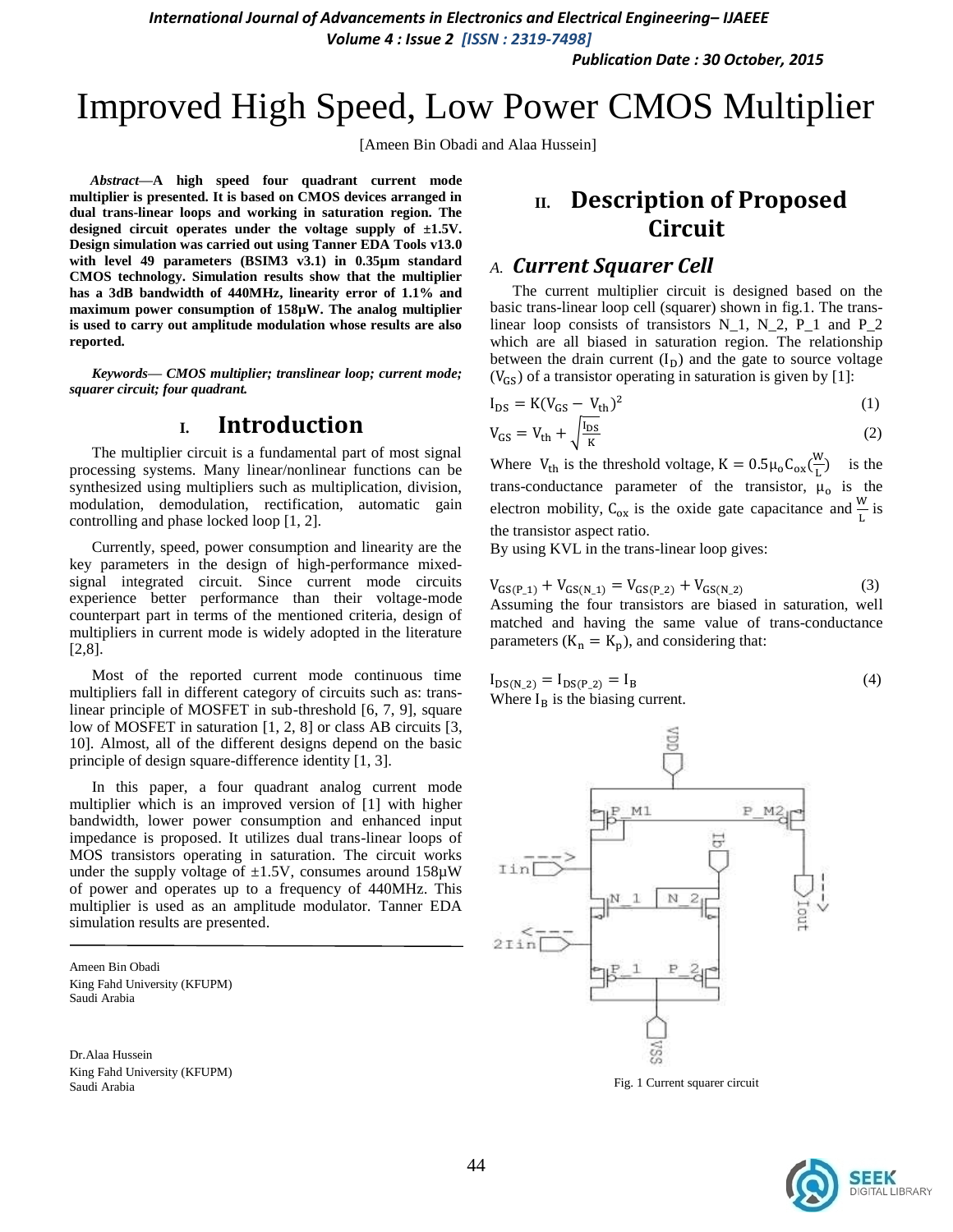#### *International Journal of Advancements in Electronics and Electrical Engineering– IJAEEE Volume 4 : Issue 2 [ISSN : 2319-7498]*

#### *Publication Date : 30 October, 2015*

Then using eq.(2) into (3) yields:

$$
\sqrt{\frac{I_{DS(P_1)}}{I_{DS(P_2)}}} + \sqrt{\frac{I_{DS(N_1)}}{I_{DS(N_2)}}} = \sqrt{\frac{I_{DS(P_2)}}{I_{DS(N_2)}}} + \sqrt{\frac{I_{DS(N_2)}}{I_{DS(N_1)}}}
$$
(5)

$$
\sqrt{I_{DS(P_1)}} + \sqrt{I_{DS(N_1)}} = 2\sqrt{I_B}
$$
 (6)

In order to find the relation between  $I_{in}$  &  $I_{out}$ , KCL equations at the source and at the drain of transistor  $N_1$  will be written:

$$
I_{DS(N 1)} = I_{in} + I_{out} \tag{7}
$$

$$
I_{DS(P_1)} = I_{out} - I_{in} \tag{8}
$$

Now, by substituting  $(7)$  &  $(8)$  into  $(6)$  and squaring both sides:

$$
4I_{B} = (I_{in} + I_{out}) + (I_{out} - I_{in}) + 2\sqrt{I_{out}^{2} - I_{in}^{2}}
$$
 (9)

$$
4I_{B} - 2I_{out} = 2\sqrt{I_{out}^{2} - I_{in}^{2}}
$$
 (10)

$$
16I_B^2 - 16I_BI_{out} + 4I_{out}^2 = 4(I_{out}^2 - I_{in}^2)
$$
 (11)

Then the output current of fig.1 can be written as:

$$
I_{\text{out}} = \frac{I_{\text{in}}^2}{4I_B} + I_B
$$
 (12)

It is clear from (12) that the circuit in fig.1 represents a current squarer function. This squarer cell will be the basic building block in the analog multiplier.

#### *B. Four Quadrant Multiplier*

The circuit shown in fig.2 represents the proposed four quadrant current mode multiplier. The key principle of operation of the proposed multiplier is based on the square – difference identity:

$$
(x+y)^2 + (x-y)^2 = 4xy
$$
 (13)

The proposed multiplier contains two squaring cells. Transistors  $N_1, N_2, P_1 \& P_2$  constitute the first squarer with input  $(I_x + I_y)$ . The resulting output through transistor P M2 is given by:

$$
I_{\text{out1}} = \frac{(I_x + I_y)^2}{4I_{\text{B1}}} + I_{\text{B1}} \tag{14}
$$

The other squarer is composed of transistors N\_3, N\_4, P\_3& P\_4 with input( $I_x - I_y$ ). The resulting output through transistor  $P_{M4}$  is given by:

$$
I_{\text{out2}} = \frac{(I_x - I_y)^2}{4I_{\text{B2}}} + I_{\text{B2}} \tag{15}
$$

The resulting output  $(I_{out})$  of the multiplier is the subtraction of  $I_{\text{out1}}$ &  $I_{\text{out2}}$ :

$$
I_{\text{out}} = I_{\text{out1}} - I_{\text{out2}} \tag{16}
$$

$$
I_{\text{out}} = \frac{(I_x + I_y)^2}{4I_{\text{B1}}} + I_{\text{B1}} - \frac{(I_x - I_y)^2}{4I_{\text{B2}}} + I_{\text{B2}}
$$
(17)



Fig. 2 Proposed current multiplier circuit

Since  $I_{B1} = I_{B2} = I_B$  (constant biasing current = 10uA), then:

$$
I_{out} = \frac{I_x I_y}{I_B} \tag{18}
$$

From (18) it is obvious that the proposed circuit functions as multiplication of two signals  $(I_x \& I_y)$  and division by  $(I_B)$ 

 One advantage of this circuit over the one reported in [1], is that it can operate at higher frequencies due to the reduction of the parasitic capacitance generated by the cascade current mirror used. Another addition to this circuit is that the output node is distinct from the input nodes. The high impedance node at  $(I_x - I_y)$  in the circuit reported in [1] is used as both input and output node at the same time.

However, in the proposed circuit of fig.2 the two nodes are separated so that the input current node for  $(I_x - I_y)$  is at low impedance and the output node for (lout) is at high impedance. Approximate impedances at all concerned nodes are listed below:

Input impedance at  $(I_x + I_y)$  node:

$$
\frac{1}{g_{m_{(P_1M_1)}}}//[r_{\circ_{(N_1)}}\left(1+g_{m_{(N_1)}}\left(\frac{1}{g_{m_{(P_1)}}}\right)\right)] \approx \frac{1}{g_{m_{(P_1m_1)}}}
$$
(19)

Input impedance at  $2(I_x + I_y)$  node:

$$
\frac{1}{g_{m_{(P_{-1})}}}/[ \frac{1}{g_{m_{(N_{-1})}}}(1+\frac{1}{r_{\circ_{(N_{-1})}}*g_{m_{(P_{-M1})}}})] \approx \frac{1}{2g_{m_{(P_{-1})}}}
$$
(20)

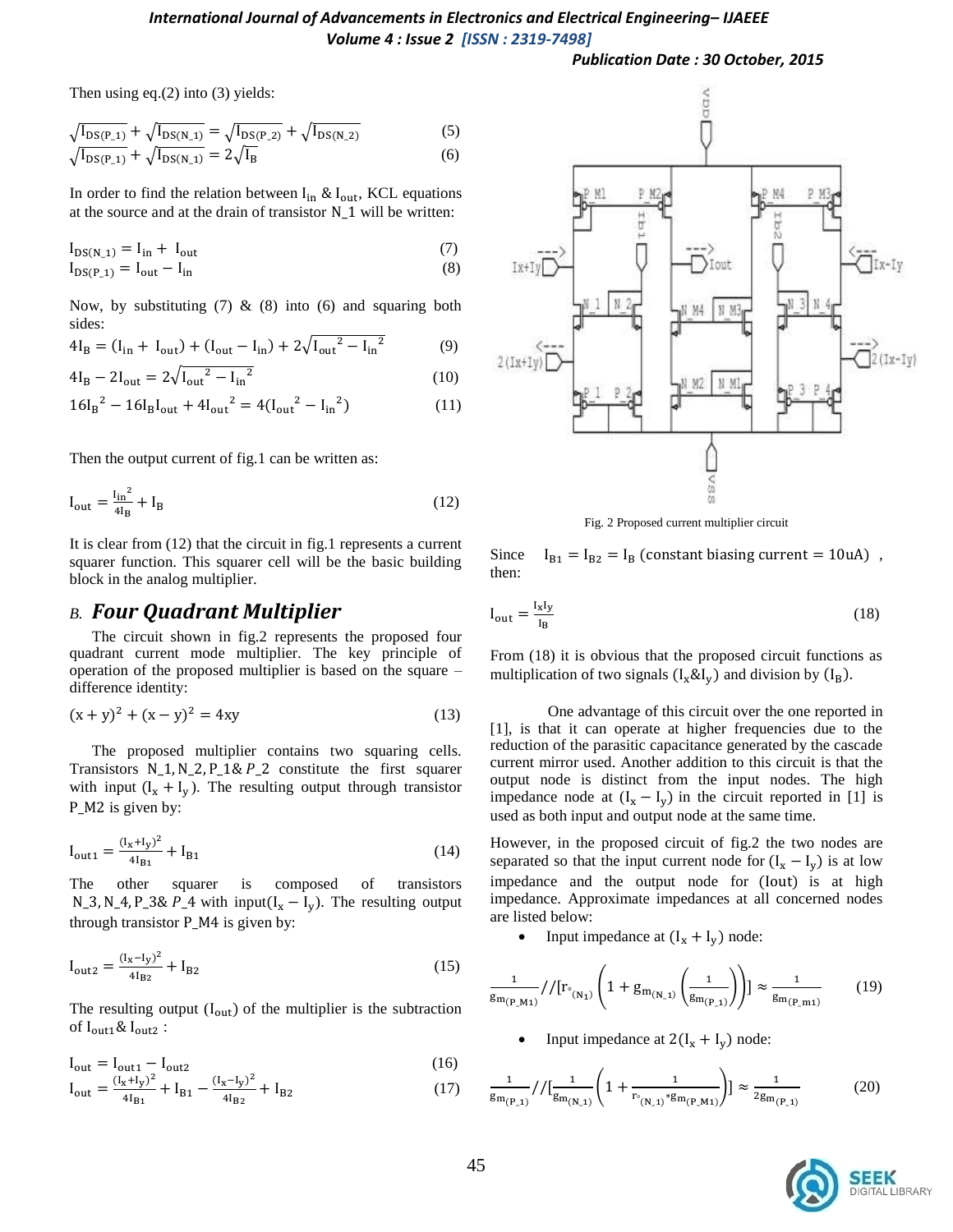#### *International Journal of Advancements in Electronics and Electrical Engineering– IJAEEE Volume 4 : Issue 2 [ISSN : 2319-7498]*

*Publication Date : 30 October, 2015*

Input Impedance at  $(I_x - I_v)$  node:

$$
\frac{1}{g_{m_{(P_1M3)}}}//[r_{\circ_{(N_4)}}\left(1+g_{m_{(N_4)}}\left(\frac{1}{g_{m_{(P_4)}}}\right)\right)] \approx \frac{1}{g_{m_{(P_1M3)}}}
$$
(21)

Input Impedance at  $2(I_x - I_y)$  node:

$$
\frac{1}{\text{Sm}_{(P_{-4})}} // \left[ \frac{1}{\text{Sm}_{(N_{-4})}} \left( 1 + \frac{1}{r_{\text{m}_{(N_{-4})}} \text{gm}_{(P_{-M3})}} \right) \right] \approx \frac{1}{2\text{gm}_{(P_{-4})}}
$$
(22)

Output impedance at  $(I_{out})$  node:

$$
r_{\circ_{(P_M_Z)}} // [r_{\circ_{(N_M_4)}} \left(1 + g_{m_{(N_M_4)}} r_{\circ_{(N_M_2)}}\right)] \approx r_{\circ_{(P_M_Z)}} \tag{23}
$$

Where in all above equations  $r_{\gamma}$  and  $g_{m_{\gamma}}$  are the output resistance and trans-conductance of transistor x respectively.

## **III. Simulation Results**

The simulation of the design was carried out to verify the circuit operation and the theoretical analysis. The analog multiplier in fig.2 is simulated using Tanner with level 49 model parameters (BSIM3 v3.1) of  $0.35 \mu m$  standard CMOS technology. The supply voltages used are  $V_{DD} = 1.5 V$ ,  $\& V_{SS} = -1.5 V$ ,  $I_{B1} \& I_{B2}$  are set at value of 10µA and the output port is connected to a  $1k\Omega$  resistor.

Fig.3 shows the DC transfer characteristic of the proposed multiplier/divider when both inputs  $(I_x \& I_y)$  are varied between  $-10\mu A \& 10\mu A$ . The results from the figure agree well with the theory. It shows that the circuit operates correctly as a four quadrant multiplier. The Linearity error of the proposed circuit is around 1.1% and the power consumption is about  $158 \mu W$ .

Fig.4 shows the transient operation of the multiplier having both inputs  $(I_x \& I_y)$  as sinusoidal signals at 1MHz with two differet amplitudes. The resulting output agrees well with the theory.

The frequency response of the proposed multiplier/divider is presented in fig.5. The 3dB bandwidth of the circuit is about 440MHz. This high bandwidth achieved by the circuit is due to the reduction of the high parasitic capacitance values generated by the cascade mirror in the multiplier circuit of [1].

The use of the circuit as a divider of two currents is shown in fig.6 in which  $I_B \& I_v$  are varied, while  $I_x$  is kept fixed at  $10\mu A$ . However, since  $I_B$  is the biasing current for the circuit, it can be varied only up to some extent in which transistors are still guaranteed to be biased in saturation.



Fig. 3 DC transfer characteristic of the proposed multiplier/divider







Fig. 5 Frequency response of the proposed multiplier/divider

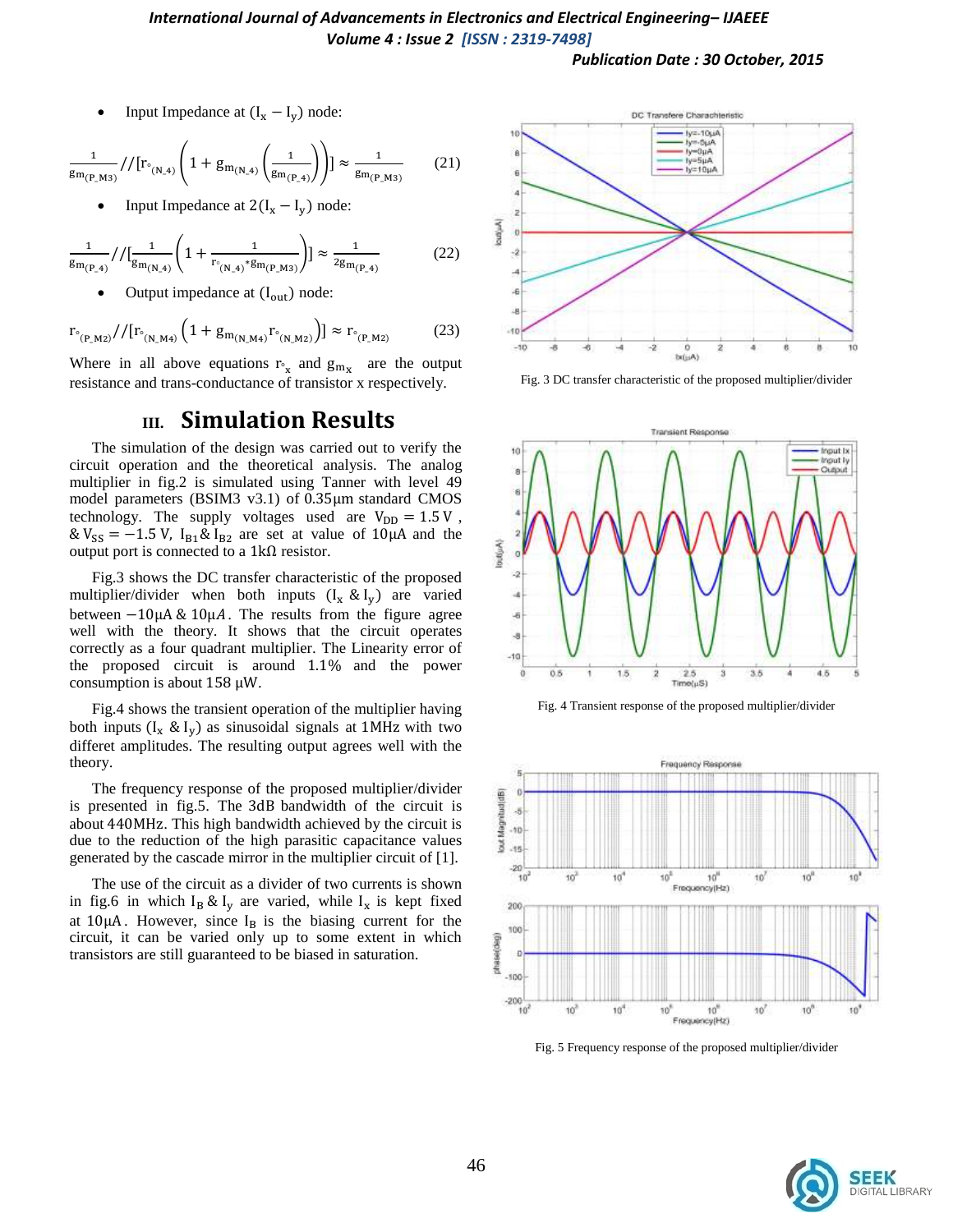#### *Publication Date : 30 October, 2015*



Fig. 6 DC characteristic of the multiplier working as a divider, Ix=10uA

One of the applications of the proposed multiplier in fig.2 is to be used as a modulator. This process requires two signals one is the carrier (high frequency) and the other is the modulating signal (lower frequency). The proposed circuit is used to achieve this process by having Ix as the modulating signal with frequency=10 kHz, amplitude= $10\mu$ A, and Iy as the carrier with frequency=500 kHz and amplitude= $10\mu$ A. Simulation results of the input and output waveforms are shown in fig.7.





## **IV. Conclusion**

In this work, an improved four quadrant current mode CMOS analog multiplier based on current squarer was presented. It was designed and simulated using Tanner Tools software. The multiplier achieved a  $-3dB$  bandwidth of 440MHz, linearity error of  $1.1\%$  and power consumption of about  $158 \mu W$ . Comparison of the key performance parameters between the designed multiplier and previously reported works is shown table (I). It is clear that the attractive features of the proposed circuit are mainly the high frequency operation, low power consumption and enhanced output impedance. The operation of the proposed circuit as a modulator is verified as illustrated in fig.7. In addition, it can be used in analog VLSI circuit for low power and high speed applications such as variable gain amplifier, filters and phase locked loop.

TABLE I. COMPARISON BTWEEN PROPOSED MULTIPLIER AND PREVIOUS MULTIPLIERS

|                       | $\lceil 1 \rceil$ | $\lceil 3 \rceil$ | [5]       | [8]    | $[12]$ | <b>This</b><br>Work |
|-----------------------|-------------------|-------------------|-----------|--------|--------|---------------------|
| Power supply $(V)$    | $+3.3$            | $\pm 1.5$         | $\pm 1.2$ | $+1.8$ | $+3.3$ | $\pm 1.5$           |
| Power cons. $(\mu W)$ | 340               | 460               | 1200      | 207    | 240    | 158                 |
| Linearity error (%)   | 1.1               | 1.2               |           |        | 1.15   | 1.1                 |
| Bandwidth (MHz)       | 41.8              | 19                | 1740      | 31.2   | 44.9   | 440                 |
| Technology $(\mu m)$  | 0.35              | 0.5               | 0.35      | 0.18   | 0.35   | 0.35                |

## *References*

- [1] A. Naderi, A. Khoei, and Kh. Hadidi, "High speed, low power fourquadrant CMOS current-mode multiplier," Proc. of IEEE Int. Conf. on Electronics, Circuits and Systems (ICECS2007), pp. 1308–1311, Dec.2007.
- [2] M. A. Abou El-Atta, M. A. Abou El-Ela, and M. K. El Said, "Fourquadrant current multiplier and its application as a phase detector" Proceedings of the Nineteenth National Radio Science Conference (NRSC 2002), pp. 502-508, 2002.
- [3] M. Kumngern, and K. Dejhan, "Versatile dual-mode class-AB four-Int. journal of Info. and Comm. Engineering, vol. 2 , issue 4, 2006.
- [4] K. Tanno, O. Ishizuka, and Z. Tang, "Four-quadrant CMOS currentmode multiplier independent of device parameters" IEEE Transacttion on Circuitsand Systems, vol. 47, pp. 473-477, 2000.
- [5] B. Ghanavati, A. Khoei and Kh. Hadidi, " $\pm$  1.2V High frequency four quadrant current multiplier " International Conference on ASIC, pp. 169- 172, Oct.2007.
- [6] C. C. Chang and S. I. Liu, "Weak inversion four-quadrant multiplier and two-quadrant divider" Electronic Letters, vol. 34, no. 22, pp. 2079–2080, 1998.
- [7] M. A. Al-Absi, A. Hussein and M. T. Abuelma'atti, " A Novel currentmode ultra low power analog CMOS four quadrant multiplier" International Conference on Computer and Communication Engineering (ICCCE), pp.13-17, 2012.